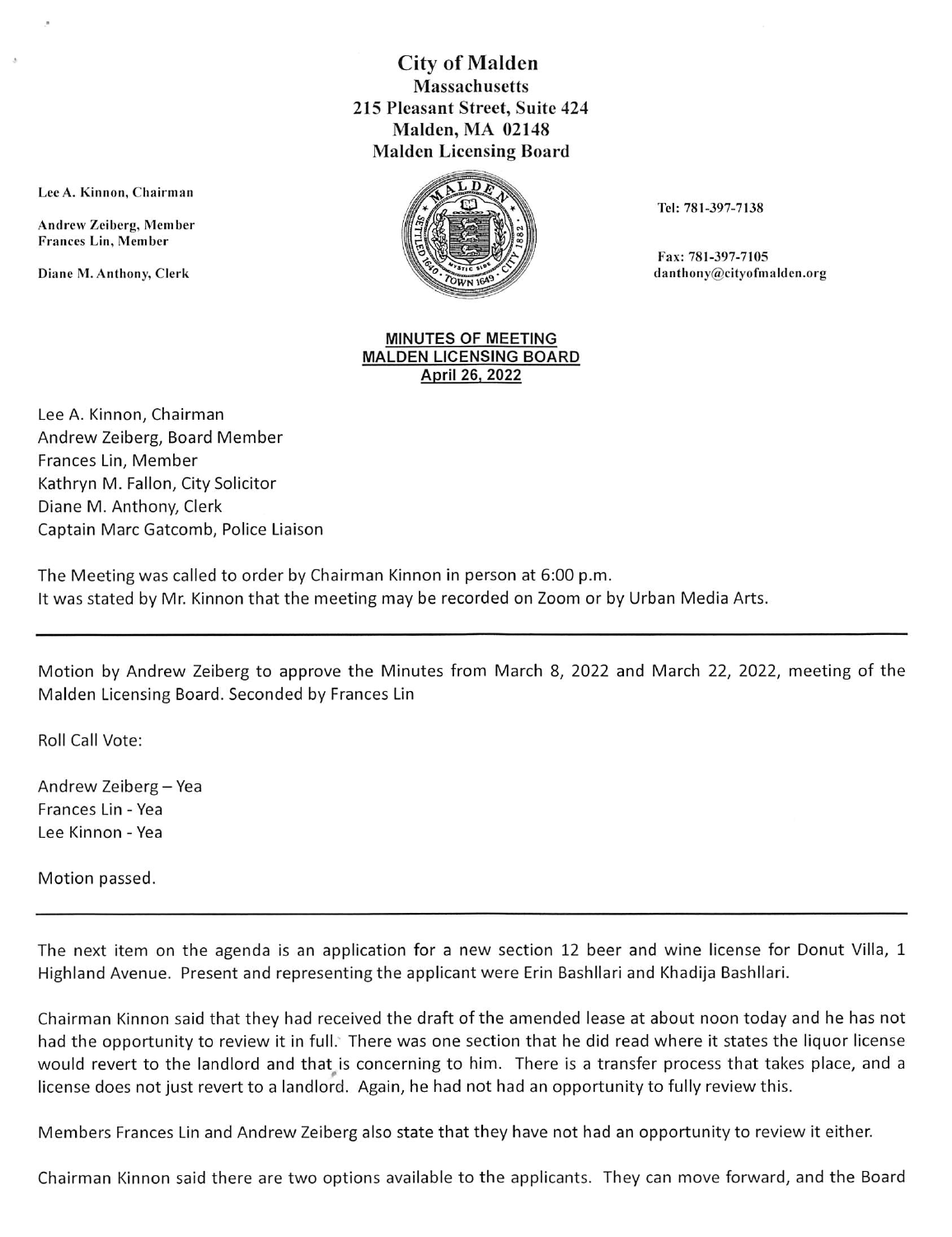will vote on their application, or they could ask to continue for an additional 30 days.

Attorney Fallon said they can request to withdraw and come back to the Board; however, the law requires that the Board vote within 30 days.

Erin Bashllari requested to continue the hearing until the next meeting.

Motion by Andrew Zeiberg to allow the applicant to continue until the May meeting and follow up with request in writing - Seconded by Frances Lin.

Roll Call Vote:

Andrew Zeiberg-Yea Frances Lin - Yea Lee Kinnon - Yea

Motion passed

The next item on the agenda is the application for a change of d/b/for Dockside to House of Smoke. Present and representing Dockside was Jack Urbaczweski owner of Dockside.

Chairman Kinnon asked Mr. Urbaczweksi to explain to the Board about the change in d/b/a. Mr. Urbzczewski said he had this restaurant for about 30 years, and he was renewing their lease and felt it was time for a change. They came up with the barbeque concept and have installed two smokers, painted and cleaned it up. They are not changing ownership of the business at all. They are just asking for a change in DBA.

Mr. Zeiberg asked if there were any other physical changes other than the different kitchen equipment. Jack said everything is still the same. He also said there has been a lot of community support in this change.

Motion by Andrew Zeiberg to approve change in DBA - Seconded by Frances Lin

Roll Call Vote:

Andrew Zeiberg-Yea Frances Lin - Yea Lee Kinnon - Yea

Motion passed

The next item on the agenda is the application for a transfer of license from Yong Yong Restaurant, 100-108 Ferry Street to Mineirao Steakhouse. Present and representing the applicants were Attorney Christopher Fallon, Sergio Goncaives, Mr. Rosa, and Yong Xie owner of Yong Yong Restaurant.

Chairman Kinnon asked Attorney Fallon if he would like to speak about the application

Attorney Fallon told the Board that this is a different type of restaurant for Malden. It will be a Brazilian Steakhouse located at the corner of Ferry Street and Route 60. Mr. Goncaives will the sole owner and full-time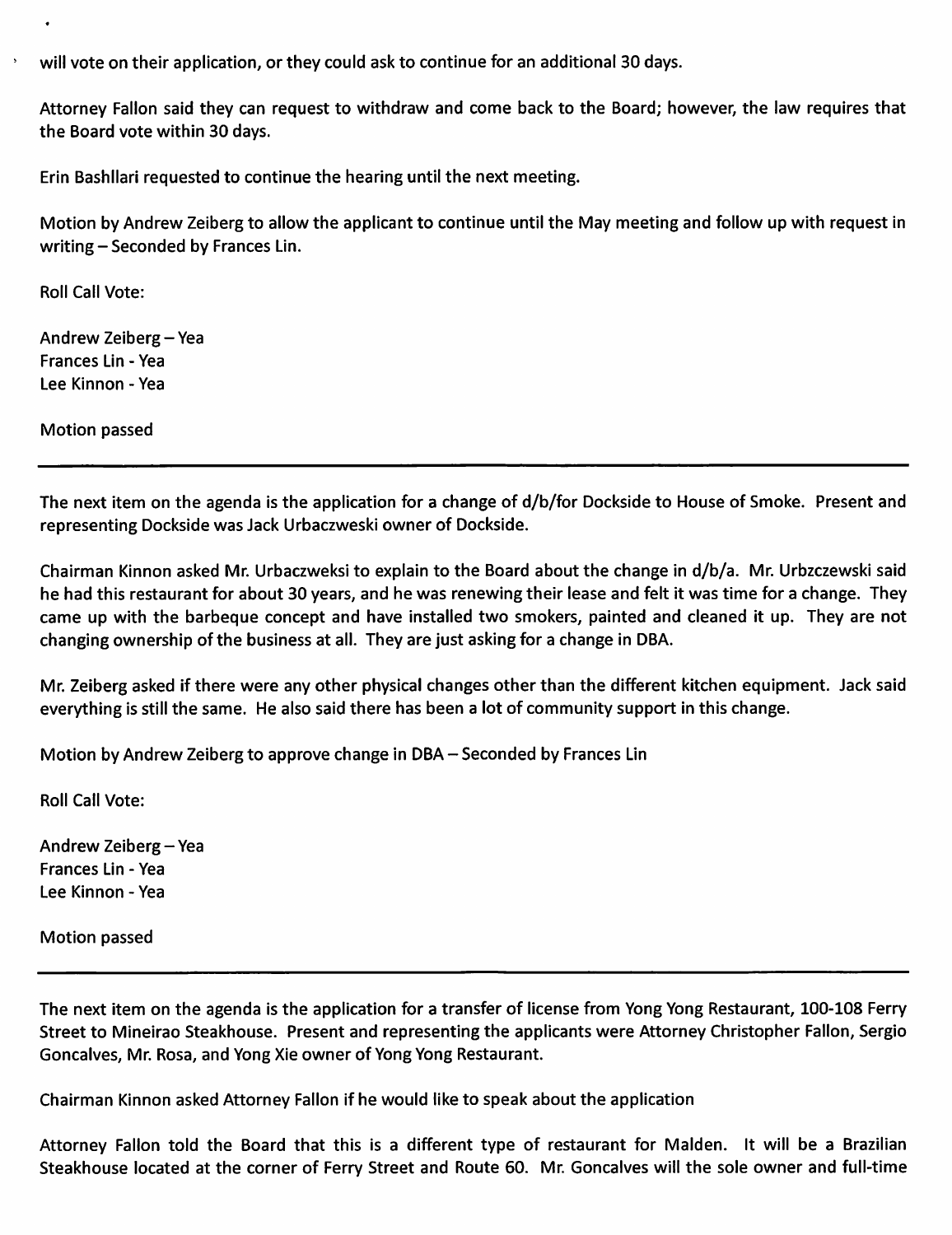manager. Mr. Goncalves has a great deal of experience in the restaurant and liquor industry. He owns two restaurants in Faneuil Hall and has a third business, Boston and Main Fish with a full liquor license. Both Mr. Goncalves and Mr. Rosa are TIPS trained. The financing is pretty straight forward. The owner, Yong Xie is going to finance \$350,000 of the \$500,000 acquisition price. The Board has been provided with a Lease along with a Promissory Note. It should be noted that another attorney prepared the lease and promissory note. The principal lender is the current owner and the balance of the acquisition price of \$150,000 is coming out of Mr. Goncalves two other businesses, Berry Twist and Monkey Bar. There is no commercial lender. There is a Pledge and collateral of the liquor license.

.

Sergio is well known and well liked. Mr. Rosa who is also present may at some point be employed at the location and Attorney Fallon wanted him to be here so the Board would be familiar with him. Mr. Goncalves is the owner and owns all stock and he will be working at this location at least 40 hours per week.

Attorney Fallon stated the building permit has been issued and there will be no change in the floor plan, just a few renovations and refurbishing. The floor plan will not be altered and there will be a service bar and not a seated bar. He states that the restaurant will go forward with or without a liquor license, however, they would prefer with a liquor license. He notes that if approved by the local board they understand it would be a while for the ABCC approval. He anticipates opening about July  $4^{th}$  or perhaps a few weeks earlier if approved.

Chairman Kinnon asked about the lease with parking lot and the MBTA and if the parking space lease goes with the transfer. Attorney Fallon said the parking spaces will remain the same as with Yong Yong.

Mr. Zeiberg asked if there were any violations with Mr. Goncalves other locations and Mr. Goncalves said no. Two of his locations are in Quincy Market Food Court and there have been no problems. Mr. Zieberg asked if he held any licenses outside of Massachusetts and Mr. Goncalves said no.

Ms. Lin asked Attorney Fallon if both Mr. Goncalves and Mr. Rosa were TIPS trained. Both gentlemen showed the Board their TIPS identification cards. Ms. Lin then asked if they knew the 6 forms of acceptable identification. The answer provided by Mr. Goncalves was Mass License, Mass Liquor ID, passport, passport ID and military ID.

Mr. Kinnon asked Mr. Goncalves since this was a new business is he expecting to be there 40 hours per week. Mr. Kinnon explained that even if he were to hire another manager, it is his name on the license and ultimately it is his responsibility to make sure there is no over-serving or serving of under-age minors. It is important to this Board that there is no over-serving of patrons and no serving to minors. Mr. Kinnon is happy for the restaurant and noted that the hours of operation provided required last call 45 minutes before closing. So, 12:15 a.m. would be last call with 15 minutes to serve the drink and 30 minutes for the patrons to finish before closing time. It is important to Mr. Kinnon that ail servers are trained about last call times.

Mr. Zeiberg asked how many seats and Attorney Fallon said 99 seats for occupancy. It does not exceed that.

Chairman Kinnon opened the meeting for anyone to speak in favor of this application. Hearing and seeing no one to speak in favor, that portion of the hearing was closed.

Chairman Kinnon opened the meeting for anyone to speak in opposition of this application. Hearing and seeing no one to speak in opposition, that portion of the hearing was closed.

Chairman Kinnon recognized Captain Marc Gatcomb who told the applicant that it is important for licensees to have a good relationship with the police department. If there were an incident, they would like cooperation to view the cameras, etc. Mr. Zeiberg also stated if there was an incident at the restaurant, they would want to see cooperation with Malden Police Department. Sergio Goncalves said that is fine with him. He would cooperate.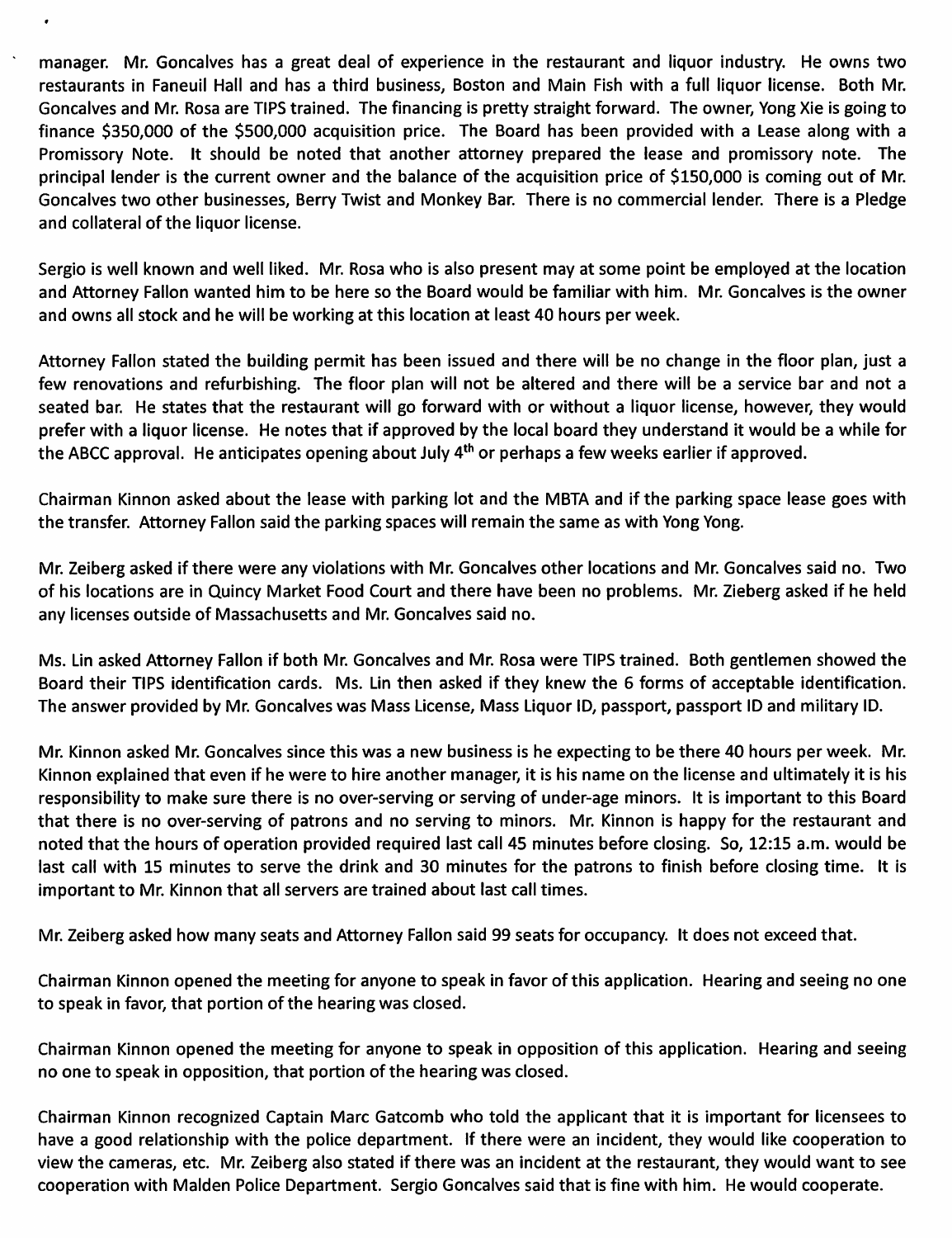Motion by Andrew Zeiberg to approve transfer of license from Yong Yong to Mineirao Steakhouse - Seconded by Frances Lin

Roll Call Vote:

Andrew Zeiberg-Yea Frances Lin - Yea Lee Kinnon - Yea

Motion passed

The next item on the agenda is the application for a new section 15 beer and wine license for Dishlav LLC d/b/a Linden Convenience, 455 Lynn Street. Present and representing the applicants were Attorney Sean Began, Disha Patel and Lav Patel.

Chairman Kinnon asked Attorney Began if he would like to say a few things. Attorney Began said that Disha and Lav Patel own and operate Linden Convenience at 455 Lynn Street. The have operated this store since 2016. They also own a store in Andover that has a liquor license and a store in Medford and 3 stores in Lynn. They are very familiar with the rules and regulations. They are looking for a beer and wine license to increase sales and also it will be convenient for the neighborhood. Several customers have asked about it. They also own the convenience store property as well as 2 residences next door. They have done a very nice job with the property and business. They have not had any problems with the Andover liquor license. Attorney Began acknowledged receipt of the letter of opposition of Councillor Sica provided to him prior to the start of the meeting. He is aware of another convenience store with a beer and wine license in close proximity, however, it is not in the same driving path.

Chairman Kinnon asked Mr. and Mrs. Patel about an incident with the Andover Board of Health in July 2020 for selling tobacco to a minor. Mr. Patel said it was a surprise inspection and that employee is no longer employed by him. He now requires a minimum of 2- ID's for over 21. Mr. Kinnon asked both applicants what the 6 forms of acceptable identification are. Ms. Patel answered US Passport, driver's license, state ID card, liquor ID and finally a military ID. Mr. Kinnon said they are allowed to accept any ID but that would be at their own risk. Mr. Patel said if they are approved, they will be buying an ID checker and will use that for purchase of beer and wine. Mr. Kinnon explained that in 2019 we {the Malden Liquor Board) said no to an all-alcohol license as there are already licensees in close proximity. There was Councillor opposition also in 2019 and again in 2022. The Board's Job is to know our city and to look at the city-wide maps. Mr. Kinnon believes Mr. and Mrs. Patel are qualified but their employees must also be as serious as they are about this. Kids can go in and out. They need strong employees as he feels kids will seek out a weak person. Mr. Patel said if they are approved an ID must be scanned. They are also trying to generate an alert in their computer system for a 21 or over purchase of liquor or cigarettes. The employee would need to enter a birthdate.

Mr. Kinnon said he is having a problem justifying a license from their location when there is already one just around the corner. Mr. Kinnon asked if they were provided the GIS maps showing the locations and distances to the other locations already licensed. Attorney Began said they were. He said he appreciates the fact that the ward Councillor wrote the letter but other than Robinsons the other locations are not that close in proximity and Robinsons is not in the same travel lane. Attorney Began said they come before the Board today for a lesser license for beer and wine not all alcohol. This is a family with considerable investment in Malden. They own 2 residential homes adjacent to the store. He believes the tone of the councilor's letter is that she would be opposed to any liquor store. He does not believe there are an excessive number of stores in that area.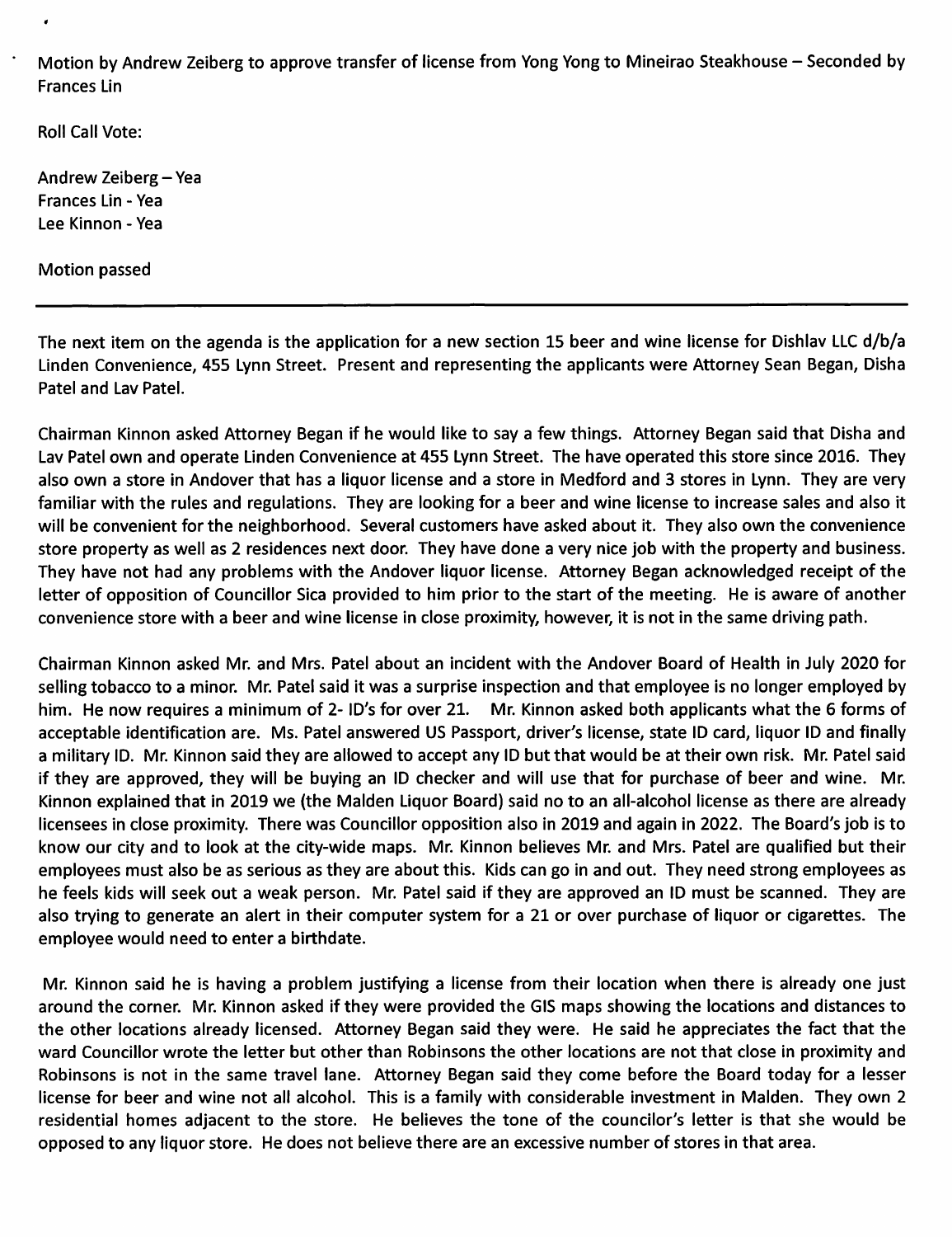Mr. Kinnon explained to Attorney Began that there tend to be more liquor establishments in the downtown area. We did not make all the decisions for all the past license, but we can only do what is good for the city today. Mr. Kinnon said this store is still in close proximity to Robinson's.

Mr. Patel said he still has customers asking for beer and wine sales. They have lottery and his customers want to keep up with traditions. Parents want to buy their 21-year-old their first lottery ticket at his store. Their customers trust them.

Mr. Kinnon said a liquor license is a privilege that is enjoyed. We need to be aware of public need and not exceed public need.

Mr. Zeiberg asked where in the store would the area be for beer and wine. Mr. Patel said the floor plan was provided but Mr. Zeiberg said it was not clearly labeled. Mr. Patel showed the area on the floor plan where the beer and wine cooler would be located. Mr. Zeiberg said he lives in the area and noticed they built a seating area.

Captain Gatcomb said there was an incident a while ago in the parking lot, but the business cooperated with MPD. There have been no other incidents from 2016 to present.

Chairman Kinnon opened the meeting for anyone to speak in favor of this application. Hearing and seeing no one to speak in favor, that portion of the hearing was closed.

Chairman Kinnon opened the meeting for anyone to speak in opposition of this application. The letter in opposition from Councillor Sica is attached hereto and is part of the record. Hearing and seeing no one to speak in opposition, that portion of the hearing was closed.

Motion by Andrew Zeiberg to approve for a beer and wine license – No second

Motion fails.

 $\pmb{\epsilon}$ 

Attorney Fallon said the motion by Mr. Zieberg did not carry as there was not second. If there is a motion to deny they must make findings of fact.

Ms. Lin asked to reconsider the request and the previous 2019 decision and the ward councilor letter. Mr. Kinnon said the findings of fact for a beer and wine license would be similar to the 2019 decision. He said Ms. Lin must make a motion to approve or deny. They cannot reconsider. Mr. Zeiberg also said a motion to approve or deny must be made. If you make a motion to deny you must make findings of fact.

Motion by Frances Lin to deny - Taking into consideration the 2019 decision to deny and the ward councilor's opposition in 2019 and ward councilor's opposition in 2022. Also noted the lack of public need as Robinson's is right around the corner.  $-$  Seconded by Lee Kinnon

Roll Call Vote:

Andrew Zeiberg - Nea Frances Lin - Yea Lee Kinnon - Yea

Motion passed

Mr. Patel asked to address the Board and Chairman Kinnon granted his request.